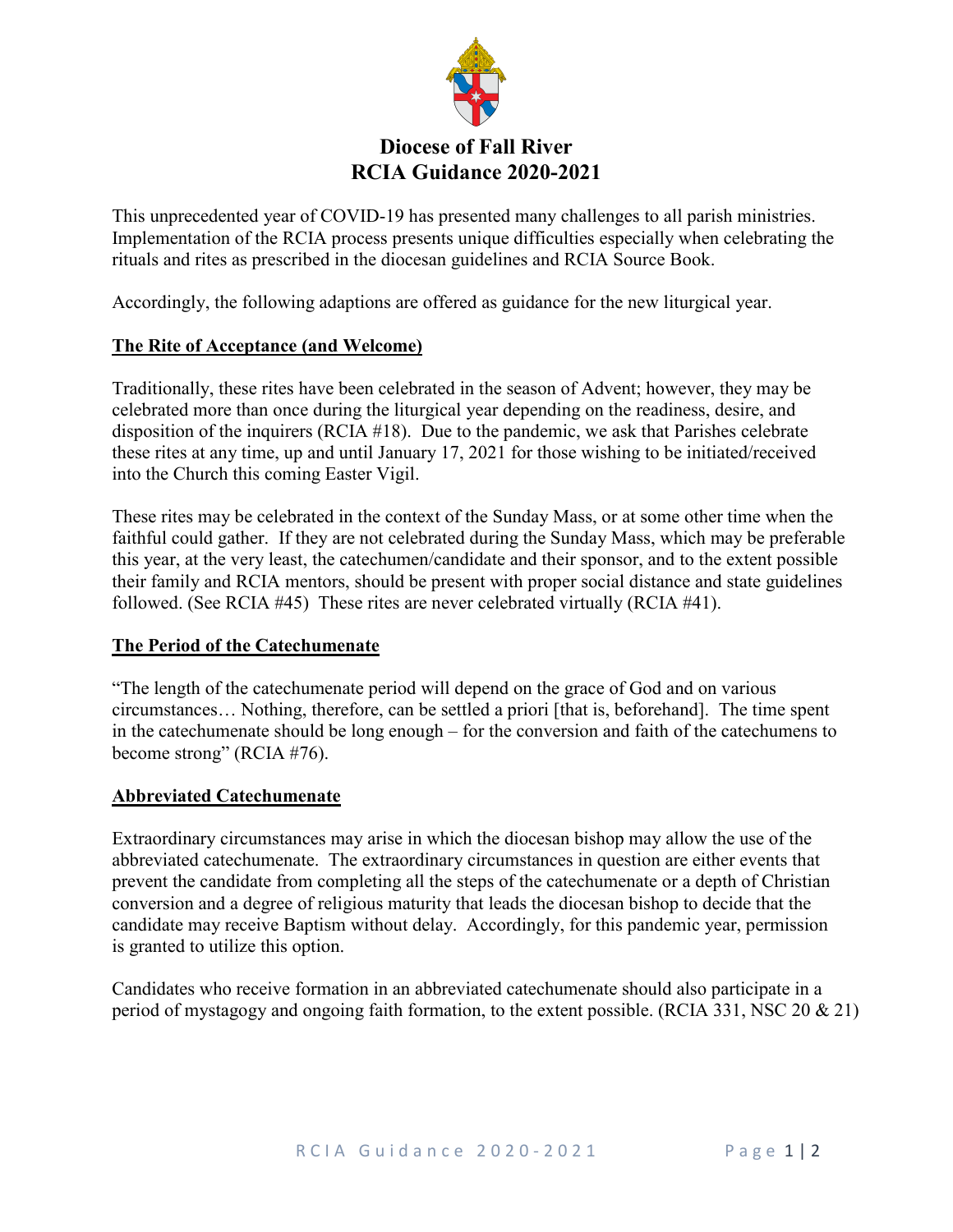#### **Rite of Election/Call to Continuing Conversion**

The Rite of Election, for the unbaptized and the Call to Continuing Conversion, for those who are to be received into the faith, or baptized Catholics who are completing the initiation in the Church, will be held at the Cathedral of St. Mary of the Assumption.

We will continue to monitor State and local guidelines for in-person worship. At the present moment, given the numbers of catechumens and candidates, the following will take place:

| <b>Call to Continuing Conversion</b> | Saturday, February 20, 2021 at 11:00 AM     |
|--------------------------------------|---------------------------------------------|
| <b>The Rite of Election</b>          | <b>Sunday, February 21, 2021 at 3:00 PM</b> |

If the situation necessitates a change due to the pandemic, additional guidance will be given. The celebration of these rites are not optional and are required. Pastors must contact the Bishop's Office ahead of time if there is a legitimate conflict.

#### **The Scrutinies (for the Elect only)**

The Scrutinies are normally celebrated on the Third, Fourth and Fifth Sundays of Lent. At the Masses at which the Scrutinies are celebrated, the Cycle A readings are to be used. (RCIA #146)

They are "rites for self-searching and repentance and have above all a spiritual purpose (RCIA #141)." The Scrutinies are for the elect only. Candidates join the congregation in heart and mind to pray for the elect, and should reflect with them on the meaning of these rites for themselves.

When, for pastoral reasons, the ritual Masses cannot be celebrated on their proper Sunday, they are celebrated on other Sundays of Lent or even convenient days during the week. (RCIA #159) This may be an appropriate option this year.

#### **COVID-19**

Parishes must each discern the best way in which to engage in Faith Formation or similar ministries given their specific realities. Any and all plans must be in accordance with the most updated Massachusetts Safety Standards and applicable local ordinances.

When in doubt on safety stands and ordinances, parishes can contact the Massachusetts Department of Public Health and their Local Town's Department of Public Heath for guidance, especially as State and local ordinances are subject to change.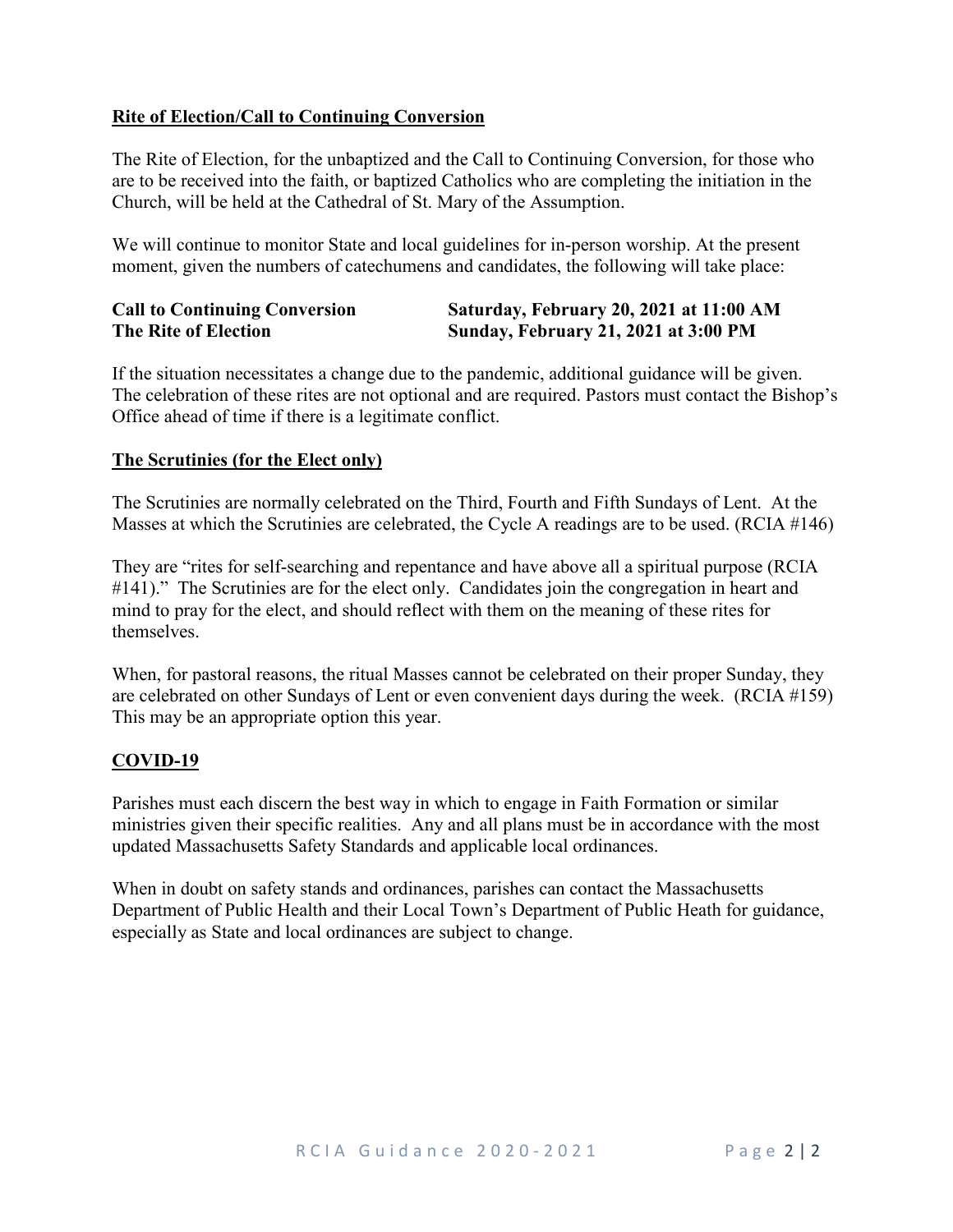# **Diocese of Fall River** *Rite of Election and Call to Continuing Conversion* **St. Mary's Cathedral**



OFFICE OF FAITH FORMATION

| <b>Please Print</b>                            | Adult Evangelization & Spirituality<br>Catechesis & Formation<br>Youth & Young Adult Ministry |                                                                                                                        |
|------------------------------------------------|-----------------------------------------------------------------------------------------------|------------------------------------------------------------------------------------------------------------------------|
|                                                | e-mail                                                                                        | RCIA<br>المعلومات المستخدمات المستخدمات المستخدمات المستخدمات المستخدمات المستخدمات المستخدمات المستخدمات المستخدمات ا |
|                                                |                                                                                               |                                                                                                                        |
|                                                |                                                                                               |                                                                                                                        |
| Requests that you celebrate (Please check one) |                                                                                               |                                                                                                                        |
| February 21, 2021 at 3 p.m.                    |                                                                                               |                                                                                                                        |
| <b>Rite of Election for Catechumens</b>        | non-baptized persons (adults or children of catechetical age)<br>seeking full initiation      |                                                                                                                        |
| February 20, 2021 at 11 a.m.                   |                                                                                               |                                                                                                                        |
| <b>Call to Continuing Conversion</b>           | baptized non-Catholics (adults or children of<br>catechetical age) seeking full communion or  |                                                                                                                        |
|                                                | baptized Catholics seeking to complete their<br><b>Initiation-Eucharist and Confirmation</b>  |                                                                                                                        |

**I testify on behalf of those responsible for his/her preparation that he/she is prepared to continue in their full initiation into the Catholic Church, and that:**

|                            | is a qualified godparent/sponsor. |  |
|----------------------------|-----------------------------------|--|
|                            |                                   |  |
| <b>Signature of Priest</b> | Date                              |  |

- **Kindly mail or fax completed forms by February 8, 2021, to the Office of Faith Formation, 423 Highland Ave., Fall River, MA 02721 or fax # 508-675-3864.**
- **Use a separate form for each person**
- **Catechumens and Candidates with their godparents/sponsors will be directed to assigned places.**
- **Dress for priests: cassock and surplice**
- **Dress for deacons: alb and stole**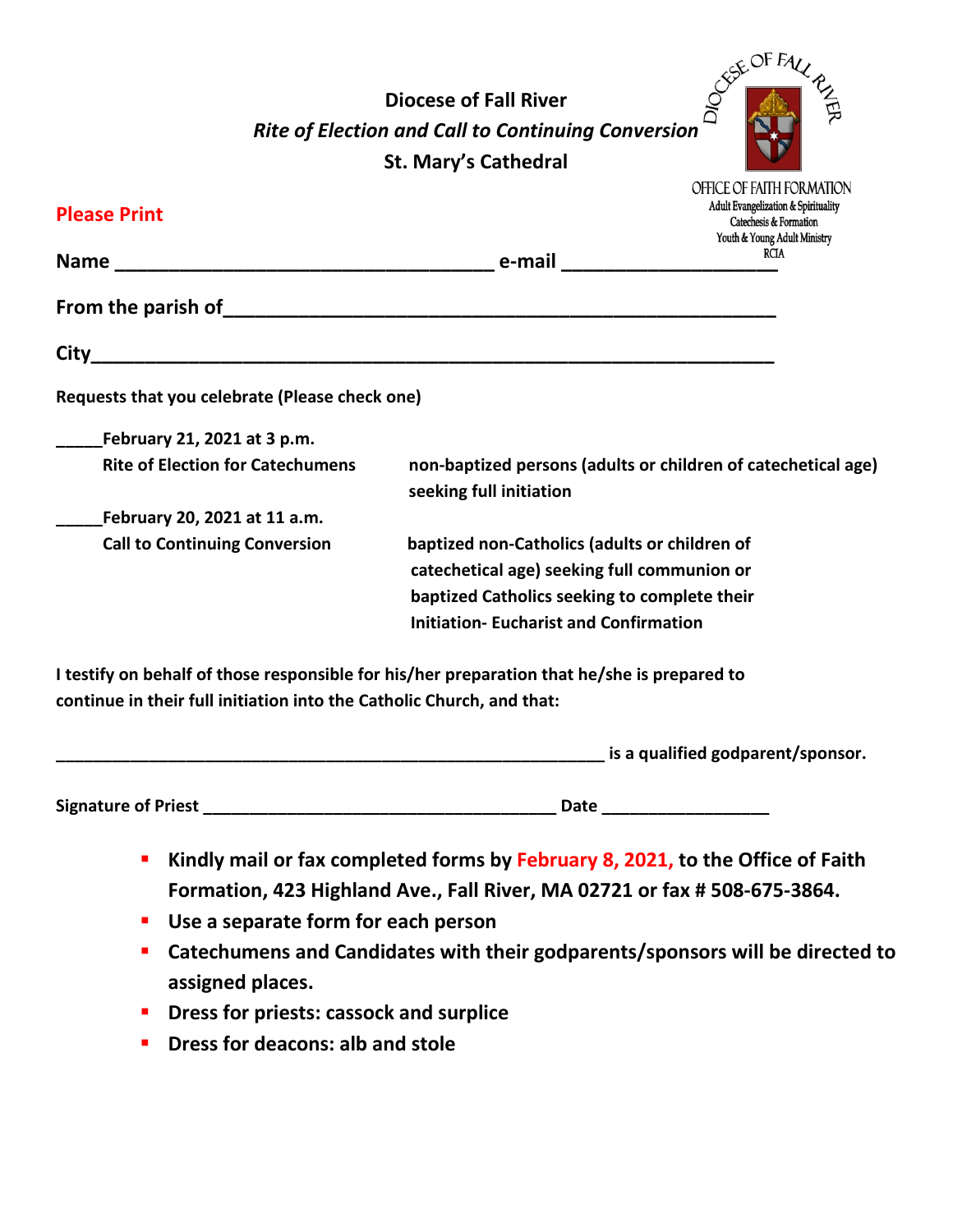# *CELEBRATION OF THE RITE OF ACCEPTANCE INTO THE ORDER OF CATECHUMENS AND OF THE RITE OF WELCOMING BAPTIZED BUT PREVIOUSLY UNCATECHIZED ADULTS WHO ARE PREPARING FOR CONFIRMATION AND/OR EUCHARIST OR RECEPTION INTO THE FULL COMMUNION OF THE CATHOLIC CHURCH*

## *RECEIVING THE CANDIDATES*

*Those who are to be accepted into the order of catechumens, along with those who are candidates for the sacraments of confirmation and eucharist, their sponsors, and a group of the faithful gather outside the church (or inside at the entrance or elsewhere) or at some other site suitable for this rite. As the priest or deacon, wearing an alb or surplice, a stole, and, if desired, a cope of festive color, goes to meet them, the assembly of the faithful may sing a psalm or an appropriate song.* 

## *GREETING*

*The celebrant greets the candidates in a friendly manner. He speaks to them, their sponsors, and all present, pointing out the joy and happiness of the Church. He may also recall for the sponsors and friends the particular experience and religious response by which the candidates, following their own spiritual path, have come to this celebration. He uses these or similar words.* 

**Presider:** Dear friends, the Church joyfully welcomes today those who will be received into the order of catechumens. In the months to come they will prepare for their initiation into the Christian faith by baptism, confirmation, and eucharist.

> We also greet those who, already one with us by baptism, now wish to complete their Christian initiation through confirmation and eucharist or to be received into the full communion of the Catholic Church.

> For all of these, we give thanks and praise to the God who has led them by various paths to oneness in faith. My dear candidates, you are welcomed in the name of Christ.

*Then he invites the sponsors and candidates to come forward. As they are taking their places before the celebrant, an appropriate song may be sung, for example, Psalm 63:1-8.*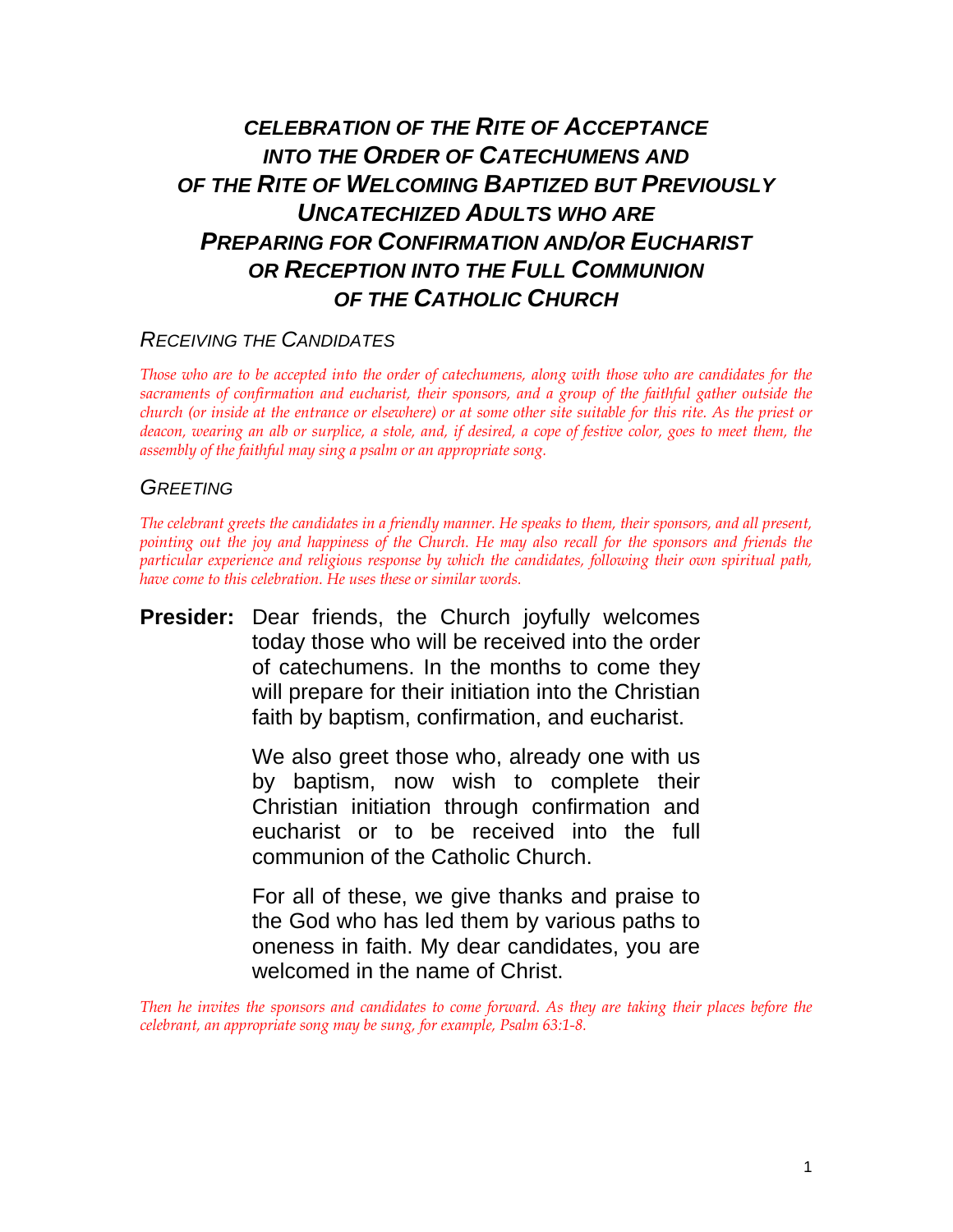## *OPENING DIALOGUE WITH CANDIDATES FOR THE CATECHUMENATE AND WITH CANDIDATES FOR POST-BAPTISMAL CATECHESIS*

*Unless the candidates are already known to all present, the celebrant asks for and calls out their given names. The names of the candidates for the catechumenate are given first, followed by the names of the candidates for post-baptismal catechesis. The candidates answer one by one, even if, because of a large number, the question is asked only once for each group. One of the following formularies or similar words may be used.* 

*The celebrant asks:*<br>**Presider: What is your name?** *Candidate:* N.

*The celebrant calls out the name of each candidate. The Candidate answers:* B *Candidate: Present.* 

*The celebrant continues with the following questions for the individual candidates for the catechumenate. When there are a large number the candidates may answer as a group. The celebrant may use other words than those provided in asking the candidates about their intentions and may let them answer in their own words: for example, to the first question,* "What do you ask of the Church of God?" *or* "What do you desire?" *or* "For what reason have you come?" *he may receive such answers as* "The grace of Christ" *or* "Entrance into the Church" *or* "Eternal life" *or other suitable responses. The celebrant then phrases his next question according to the answer received.* 

| <b>Presider:</b>  | What do you ask of God's Church? |
|-------------------|----------------------------------|
| <b>Candidate:</b> | Faith.                           |

**Presider:** What does faith offer you? *Candidate: Eternal life.* 

*The celebrant then addresses the following questions to the individual candidates for post-baptismal catechesis. Again, when there are a large number the candidates may answer as a group. The celebrant may use other words than those provided in asking the candidates about their intentions and may let them answer in their own words. The celebrant then phrases his next question according to the answers received.* 

| <b>Presider:</b>  | What do you ask of God's Church?                                                                                                                                                           |
|-------------------|--------------------------------------------------------------------------------------------------------------------------------------------------------------------------------------------|
| <b>Candidate:</b> | To be accepted as a candidate for<br>catechetical instruction leading<br>to<br>confirmation and eucharist (or: leading<br>to reception into the full communion of<br>the Catholic Church). |
| <b>Presider:</b>  | What does this period of formation offer<br>you?                                                                                                                                           |
| <b>Candidate:</b> | A fuller sharing in the life of the Church.                                                                                                                                                |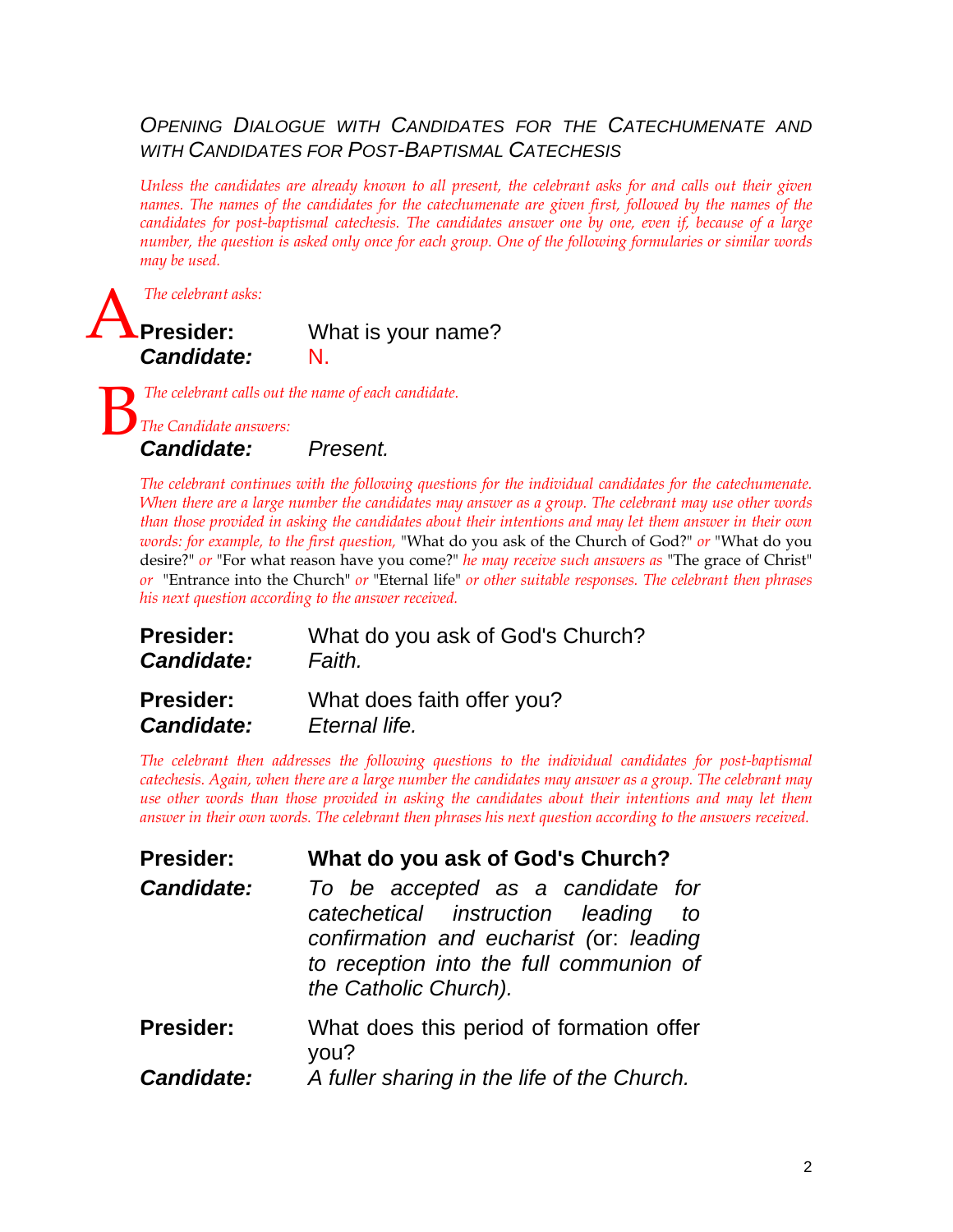*[At the discretion of the diocesan bishop, the catechumens' first acceptance of the Gospel (which follows) may be replaced by the rite of exorcism and renunciation of false worship.]* 

### *CATECHUMENS' FIRST ACCEPTANCE OF THE GOSPEL*

*The celebrant addresses the candidates for the catechumenate, adapting the following formulary to the answers received in the opening dialogue.* 

Presider: God is our Creator and in him all living things have their existence. He enlightens our minds, so that we may come to know and worship him. He has sent his faithful witness, Jesus Christ, to announce to us what he has seen and heard, the mysteries of heaven and earth.

> Since you acknowledge with joy that Christ has come, now is the time to hear his word, so that you may possess eternal life be beginning, in our company, to know God and to love your neighbor. Are you ready, with the help of God, to live this life?

## *Candidates: I am.*

*CANDIDATES' DECLARATION OF INTENT*

*The celebrant then addresses the candidates for post-baptismal catechesis, adapting the following formulary to the answers received in the opening dialogue.* 

**Presider:** Those of you who seek to complete your Christian initiation (*or:* be received into the full communion of the Catholic Church,) are you prepared to listen to the apostles' instruction, gather with us for prayer, and join us in the love and service of others?

*Candidates: I am.*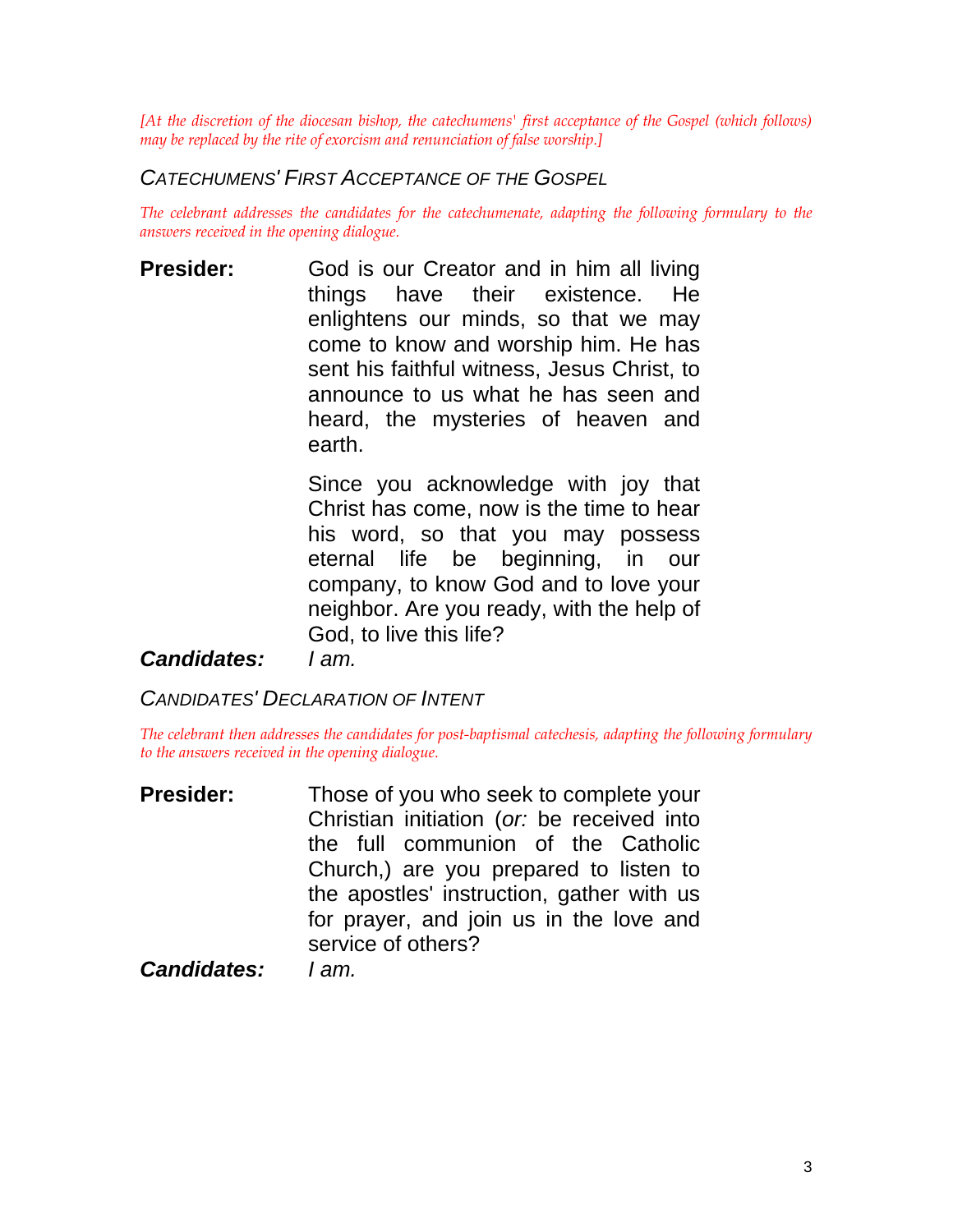## *AFFIRMATION BY THE SPONSORS AND THE ASSEMBLY*

*Then the celebrant turns to the sponsors and the assembly and asks them in these or similar words:* 

**Presider:** Sponsors, you now present these candidates to us; are you, and all who are gathered with us, ready to help these candidates follow Christ? *All: We are.* 

*With hands joined, the celebrant says:* 

| <b>Presider:</b>         | Father of mercy,<br>we thank you for these your servants.<br>You have sought and summoned them |
|--------------------------|------------------------------------------------------------------------------------------------|
|                          | in many ways<br>and they have turned to seek you.<br>You have called them today                |
|                          | and they have answered in<br>our<br>presence:                                                  |
|                          | we praise you, Lord, and we bless you.                                                         |
| <b>All</b> (sing or say) | We praise you, Lord, and we bless you.                                                         |

*SIGNING OF THE CATECHUMENS AND OF THE CANDIDATES WITH THE CROSS*

*Next, the cross is traced on the forehead of the catechumens (or, at the discretion of the diocesan bishop, in front of the forehead for those in whose culture the act of touching may not seem proper); at the discretion of the celebrant the signing of one, several, or all of the senses may follow. The celebrant alone says the formularies accompanying each signing.* 

## *SIGNING OF THE FOREHEAD OF THE CATECHUMENS*

*The celebrant speaks to the catechumens and their sponsors in these or similar words.* 

**Presider:** Catechumens, come forward now with your sponsors to receive the sign of your new way of life as catechumens.

*With their sponsors, the catechumens come one by one to the celebrant; with his thumb he traces a cross on the forehead; then, if there is to be no signing of the sense, the sponsor does the same. The celebrant says:* 

**Presider:** N., receive the cross on your forehead. It is Christ himself who now strengthens you with this sign of his love. Learn to know him and follow him.

*All sing or say the following or another suitable acclamation.*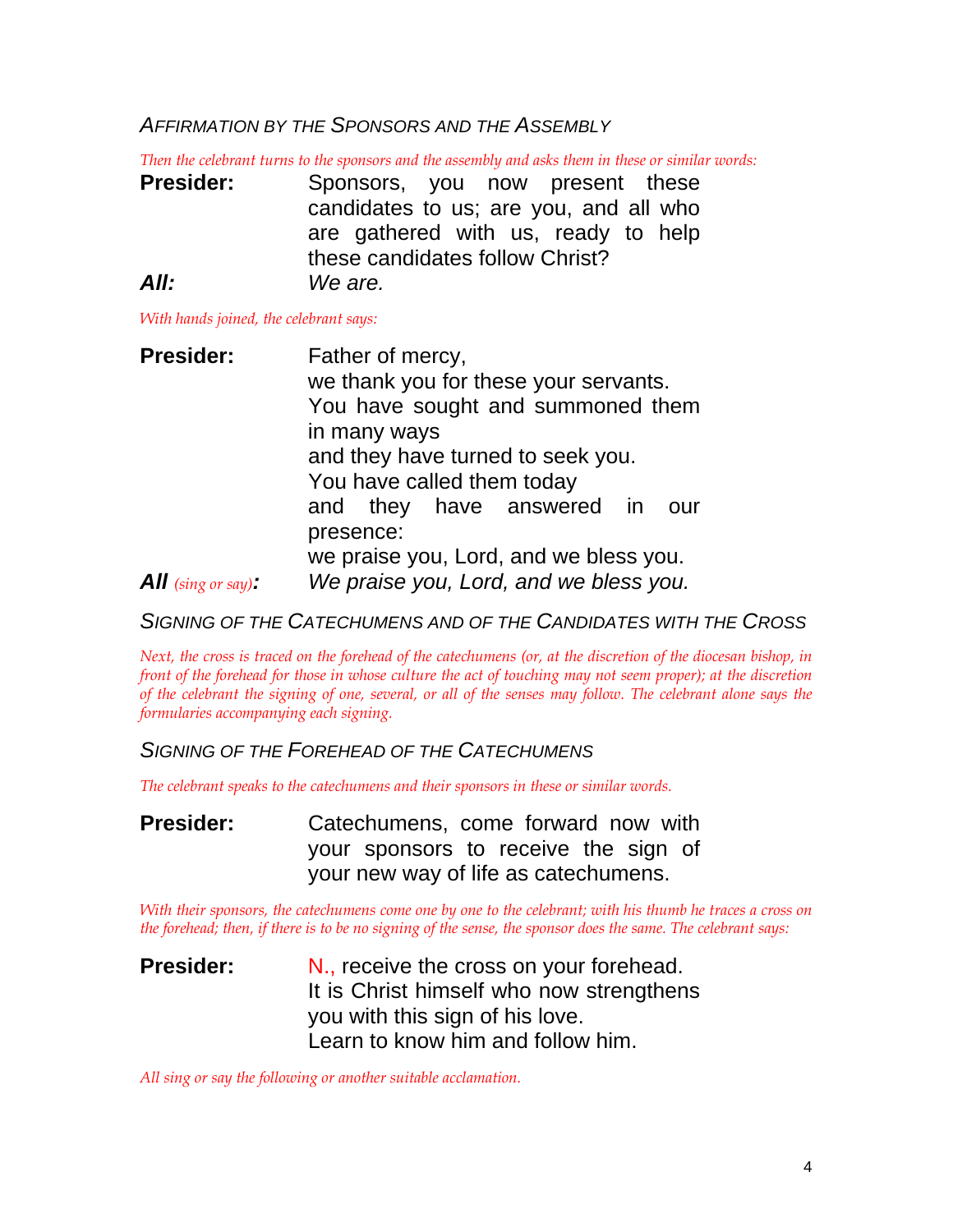## **All:** Glory and praise to you, Lord Jesus Christ!

### *[SIGNING OF THE OTHER SENSES OF THE CATECHUMENS*

*The signing is carried out by the catechists or the sponsors. (If required by special circumstances, this may be done by assisting priests or deacons.) The signing of each sense may be followed by an acclamation in praise of Christ, for example,* "Glory and praise to you, Lord Jesus Christ!"

*While the ears are being signed, the celebrant says:* 

| <b>Presider:</b> | Receive the sign of the cross on your ears, |
|------------------|---------------------------------------------|
|                  | that you may hear the voice of the Lord.    |

*While the eyes are being signed:* 

| <b>Presider:</b> | Receive the sign of the cross on your eyes, |
|------------------|---------------------------------------------|
|                  | that you may see the glory of God.          |

*While the lips are being signed:* 

| <b>Presider:</b> | Receive the sign of the cross on your lips, |
|------------------|---------------------------------------------|
|                  | that you may respond to the word of God.    |

#### *While the breast is being signed:*

**Presider:** Receive the sign of the cross over your heart, that Christ may dwell there by faith.

*While the shoulders are being signed:* 

**Presider:** Receive the sign of the cross on your shoulders, that you may bear the gentle yoke of Christ.

*While the hands are being signed:* 

| <b>Presider:</b> | Receive the sign of the cross on your hands,       |
|------------------|----------------------------------------------------|
|                  | that Christ may be known in the work which you do. |

*While the feet are being signed:* 

**Presider:** Receive the sign of the cross on your feet, that you may walk in the way of Christ.

*Without touching them, the celebrant alone makes the sign of the cross over all the candidates at once (or, if they are few, over each individually), saying:* 

| <b>Presider:</b> | I sign you with the sign of eternal life         |
|------------------|--------------------------------------------------|
|                  | in the name of the Father, and of the Son, $\pm$ |
|                  | and of the Holy Spirit.                          |

## *Catechumens: Amen.]*

*Next, the cross is traced on the forehead of the candidates for confirmation and eucharist (or reception into the full communion of the Catholic Church); at the discretion of the celebrant the signing of one, several, or all of the senses may follow. The celebrant alone says the formularies accompanying each signing.*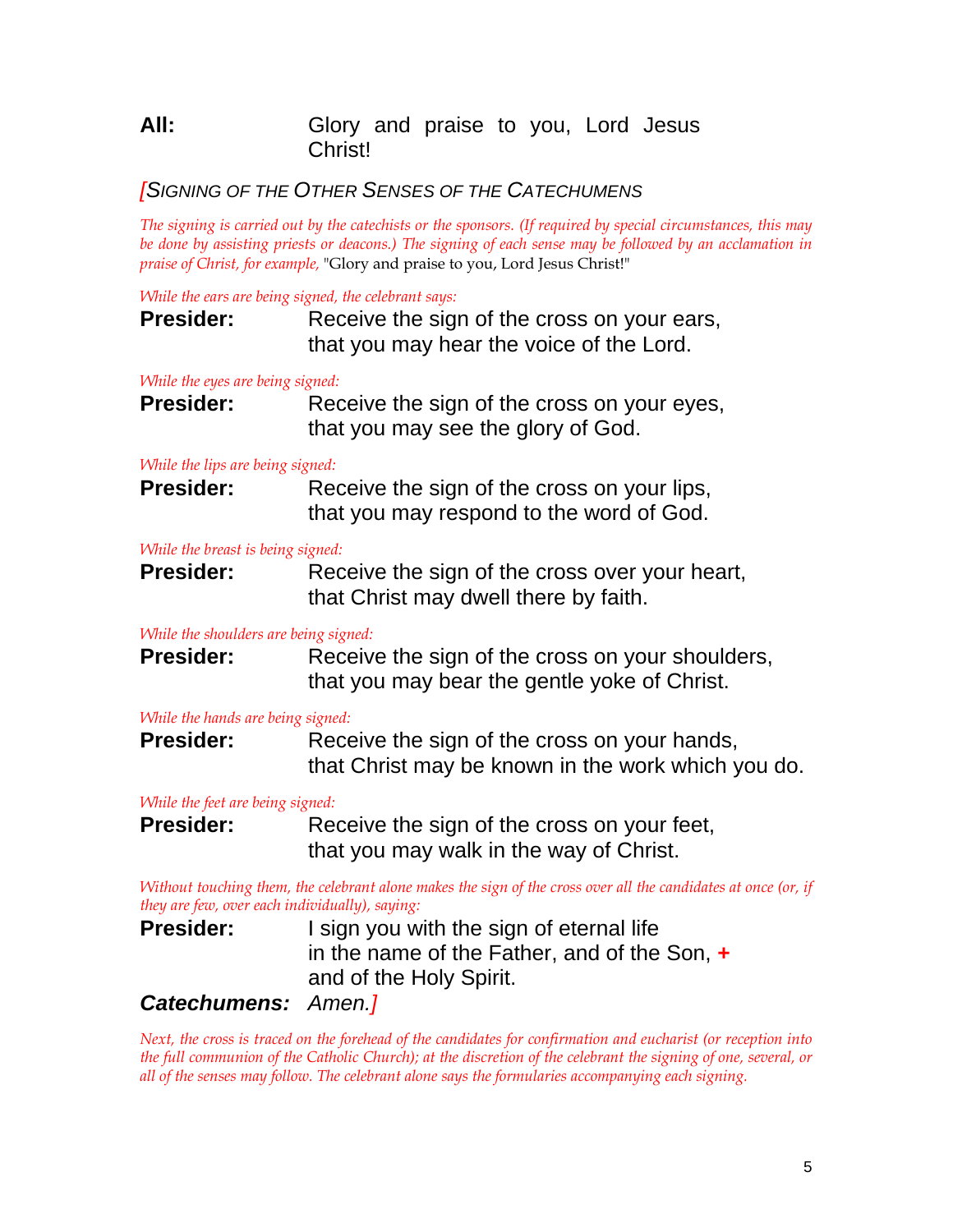## *SIGNING OF THE FOREHEAD OF THE CANDIDATES*

*The celebrant speaks to the candidates for confirmation and the eucharist and their sponsors in these or similar words.* 

**Presider:** Candidates for confirmation and the eucharist (*or:* reception into full communion), come forward now with your sponsors to receive the sign of your life in Christ.

*With their sponsors, the candidates come one by one to the celebrant; with his thumb he traces a cross on the forehead; then, if there is to be no signing of the senses, the sponsor does the same. The celebrant says:* 

## **Presider: N.**, receive the cross on your forehead as a reminder of your baptism into Christ's saving death and resurrection.

*All sing or say the following or another suitable acclamation:* 

## *All: Glory and praise to you, Lord Jesus Christ!*

## *[SIGNING OF THE OTHER SENSES OF THE CANDIDATES*

*The signing is carried out by the catechists or the sponsors. (If required by special circumstances, this may be done by assisting priests or deacons.) The signing of each sense may be followed by an acclamation in praise of Christ, for example,* "Glory and praise to you, Lord Jesus Christ!"

*While the ears are being signed, the celebrant says:* 

| <b>Presider:</b> | Receive the sign of the cross on your ears, |
|------------------|---------------------------------------------|
|                  | that you may hear the voice of the Lord.    |

#### *While the eyes are being signed:*

| <b>Presider:</b> | Receive the sign of the cross on your eyes, |
|------------------|---------------------------------------------|
|                  | that you may see the glory of God.          |

#### *While the lips are being signed:*

**Presider:** Receive the sign of the cross on your lips, that you may respond to the word of God.

*While the breast is being signed:* 

**Presider:** Receive the sign of the cross over your heart, that Christ may dwell there by faith.

#### *While the shoulders are being signed:*

**Presider:** Receive the sign of the cross on your shoulders, that you may bear the gentle yoke of Christ.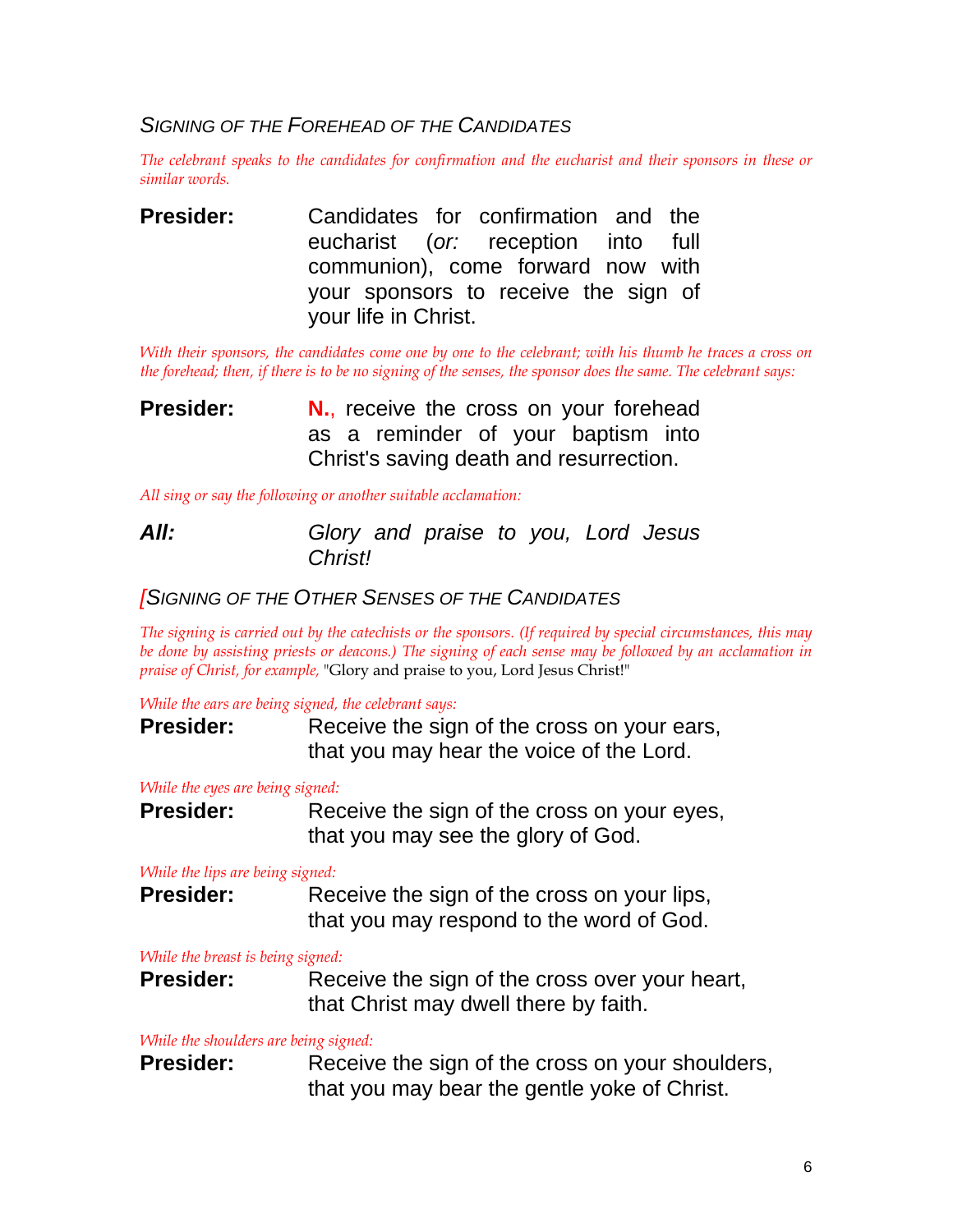*While the hands are being signed:* 

**Presider:** Receive the sign of the cross on your hands, that Christ may be known in the work which you do.

*While the feet are being signed:* 

**Presider:** Receive the sign of the cross on your feet, that you may walk in the way of Christ.

*Without touching them, the celebrant alone makes the sign of the cross over all the candidates at once (or, if they are few, over each individually), saying:* 

**Presider:** I sign you with the sign of eternal life in the name of the Father, and of the Son, **+** and of the Holy Spirit. *Candidates: Amen.]*

*CONCLUDING PRAYER*

*The celebrant concludes the signing of the forehead (and senses) with the following prayer.* 

| <b>Presider:</b> | Let us pray.                                                                                                                                                                                                   |
|------------------|----------------------------------------------------------------------------------------------------------------------------------------------------------------------------------------------------------------|
|                  | Almighty God,<br>by the cross and resurrection of your<br>Son<br>you have given life to your people.<br>Your servants have received the sign of<br>the cross:<br>make them living proof of its saving<br>power |
|                  | and help them to persevere in the<br>footsteps of Christ.                                                                                                                                                      |
| All:             | We ask this through Christ our Lord.<br>Amen.                                                                                                                                                                  |

*INVITATION TO THE CELEBRATION OF THE WORD OF GOD*

*The celebrant next invites the catechumens and candidates and their sponsors to enter the church (or the place where the liturgy of the word will be celebrated). He uses the following or similar words, accompanying them with some gesture of invitation.* 

## **Presider: N.** and **N.**, come into the church, to share with us at the table of God's word.

*The Book of the Gospels or the Bible is carried in procession and placed with honor on the ambo, where it may be incensed.*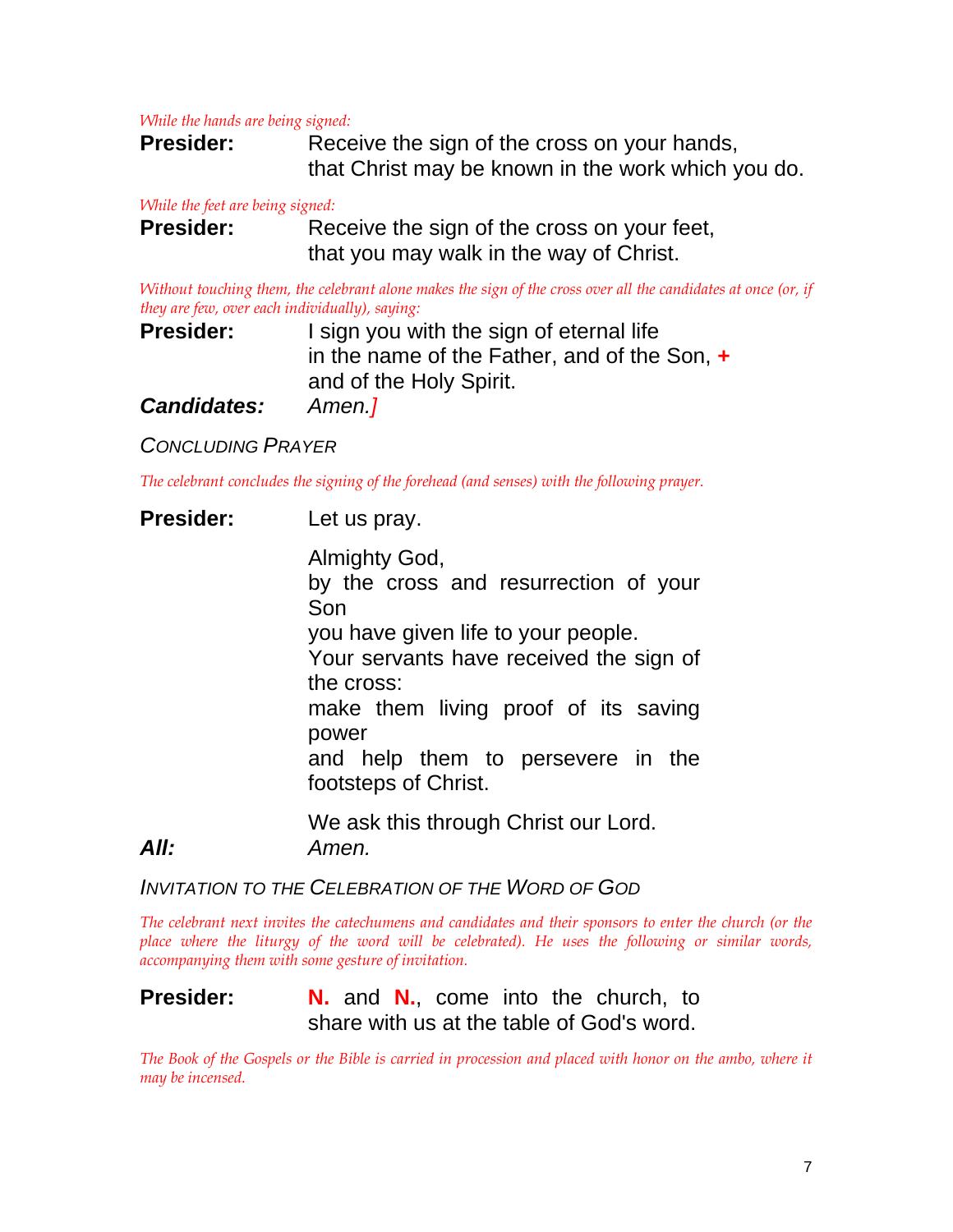*During the entry, an appropriate song is sung or the following antiphon, with Psalm 34:2,3,6,9,10,11,16.*

Come, my children, and listen to me; I will teach you the fear of the Lord.

*LITURGY OF THE WORD*

#### *INSTRUCTION*

*After the catechumens and candidates have reached their places, the celebrant speaks to them briefly, helping them to understand the dignity of God's word, which is proclaimed and heard in the church.* 

*Celebration of the liturgy of the word follows.* 

#### *READINGS*

*The readings are those assigned for the day. According to the norms of the Lectionary, other appropriate readings, such as the following, may be used.* 

#### *FIRST READING*

*Genesis 12:1-4a--Leave your country, and come into the land I will show you.* 

#### *RESPONSORIAL PSALM*

*Psalm 33:4-5,12-13,18-19, 20 and 22 Happy the people the Lord has chosen to be his own.* 

*Or:* 

*Lord, let your mercy be on us, as we place our trust in you.*

*VERSE BEFORE THE GOSPEL*

*John 1:41,17b We have found the Messiah; Jesus Christ, who brings us truth and grace.*

*GOSPEL*

*John 1:35-42--This is the Lamb of God. We have found the Messiah.* 

*HOMILY*

*A homily follows that explains the readings.* 

#### [*PRESENTATION OF A BIBLE*

*A book containing the Gospels may be given to the catechumens and candidates by the celebrant; a cross may also be given, unless this has already been done as one of the additional rites. The celebrant may use words suited to the gift presented, for example,* "Receive the Gospel of Jesus Christ, the Son of God." *The catechumens and candidates may respond in an appropriate way.*]

#### *INTERCESSIONS FOR THE CATECHUMENS AND CANDIDATES*

*Then the sponsors and the whole congregation join in the following or a similar formulary of intercession for the catechumens and candidates.*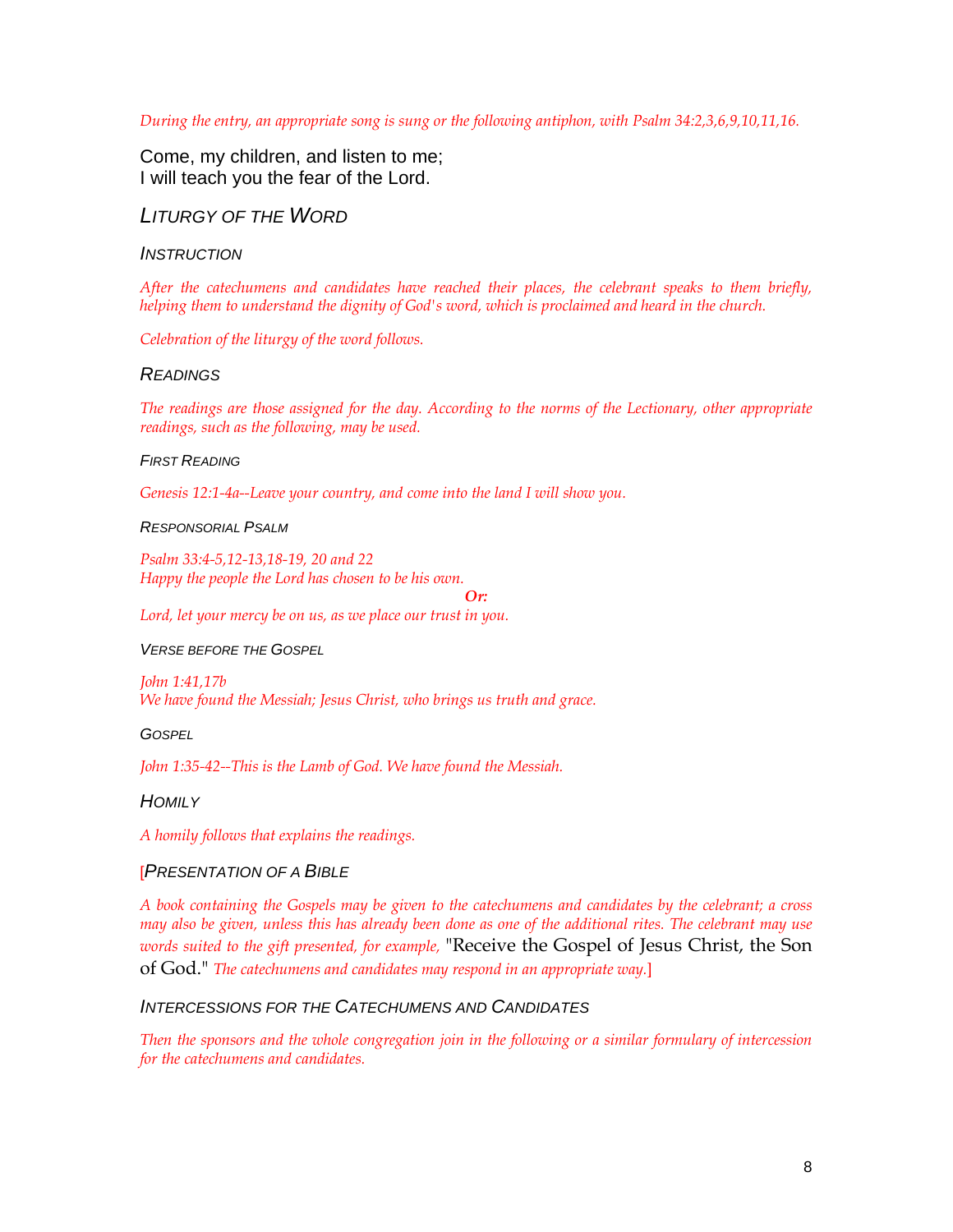*[If it is decided, in accord with no. 529 that after the dismissal of the catechumens the usual general intercessions of the Mass are to be omitted and that the liturgy of the eucharist is to begin immediately, intentions for the Church and the whole world are to be added to the following intentions for the catechumens and candidates.]*

- **Presider:** These catechumens and candidates, who are our brothers and sisters, have already traveled a long road. We rejoice with them in the gentle guidance of God who has brought them to this day. Let us pray that they may press onwards, until they come to share fully in our way of life.
- *Minister: That God our Father may reveal his Christ to them more and more with every passing day, let us pray to the Lord.*
- *All: Lord, hear our prayer.*
- *Minister: That they may undertake with generous hearts and souls whatever God may ask of them, let us pray to the Lord.*
- *All: Lord, hear our prayer.*
- *Minister: That they may have our sincere and unfailing support every step of the way, let us pray to the Lord.*
- *All: Lord, hear our prayer.*
- *Minister: That they may find in our community compelling signs of unity and generous love, let us pray to the Lord.*
- *All: Lord, hear our prayer.*
- *Minister: That their hearts and ours may become more responsive to the needs of others, let us pray to the Lord.*
- *All: Lord, hear our prayer.*
- *Minister: That in due time the catechumens may be found worthy to receive the baptism of new birth and renewal in the Holy Spirit and the candidates may be found worthy to complete their initiation through the sacraments of confirmation and eucharist (*or *be received into*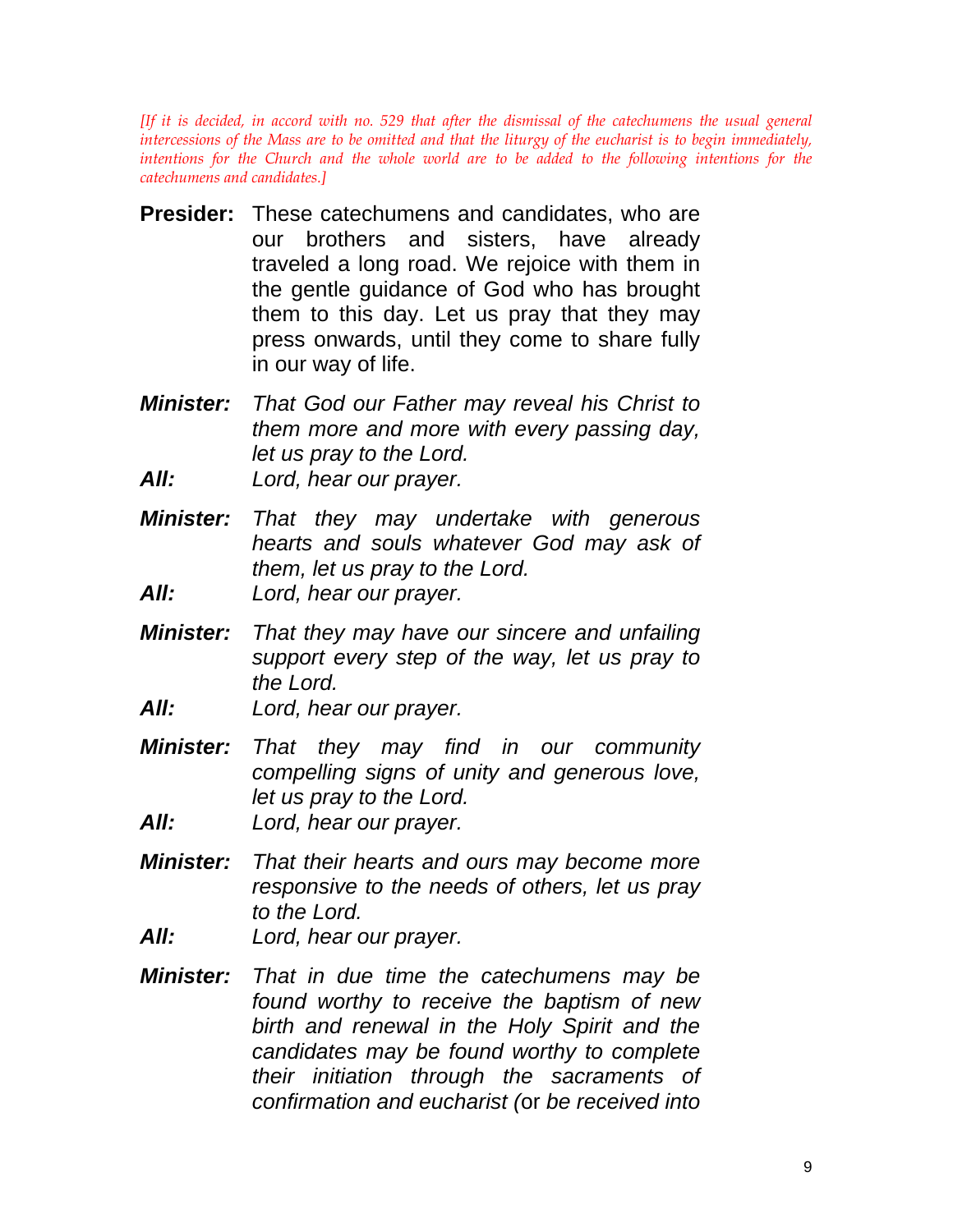*the full communion of the Catholic Church), let us pray to the Lord. All: Lord, hear our prayer.* 

*PRAYER OVER THE CATECHUMENS AND CANDIDATES*

*After the intercessions, the celebrant, with hands outstretched over the catechumens and candidates, says the following prayer.* 

**Presider:** Almighty God, source of all creation, you have made us in your image.

> Receive with love those who come before you.

> Lead our catechumens to the baptism of new birth,

> and our candidates to a deeper share in the paschal mystery,

> so that, living a fruitful life in the company of your faithful,

> they may receive the eternal reward that you promise.

We ask this in the name of Jesus the Lord. *All: Amen.* 

*DISMISSAL OF THE CATECHUMENS*

*If the eucharist is to be celebrated, the catechumens are normally dismissed at this point by the use of option A or B; if the catechumens are to stay for the celebration of the eucharist, option C is used; if the eucharist is not to be celebrated, the entire assembly is dismissed by the use of option D.*



*The celebrant dismisses the catechumens in these or similar words.*<br>**Presider:** Catechumens, go in peace, and may the Lord remain with you always.

*Catechumens: Amen.* 

*As an optional formulary for dismissing the catechumens, the celebrant may use these or similar words.*  **B**

**Pres**

**ider:** My dear friends, this community now sends you forth to reflect more deeply upon the word of God which you have shared with us today. Be assured of our loving support and prayers for you. We